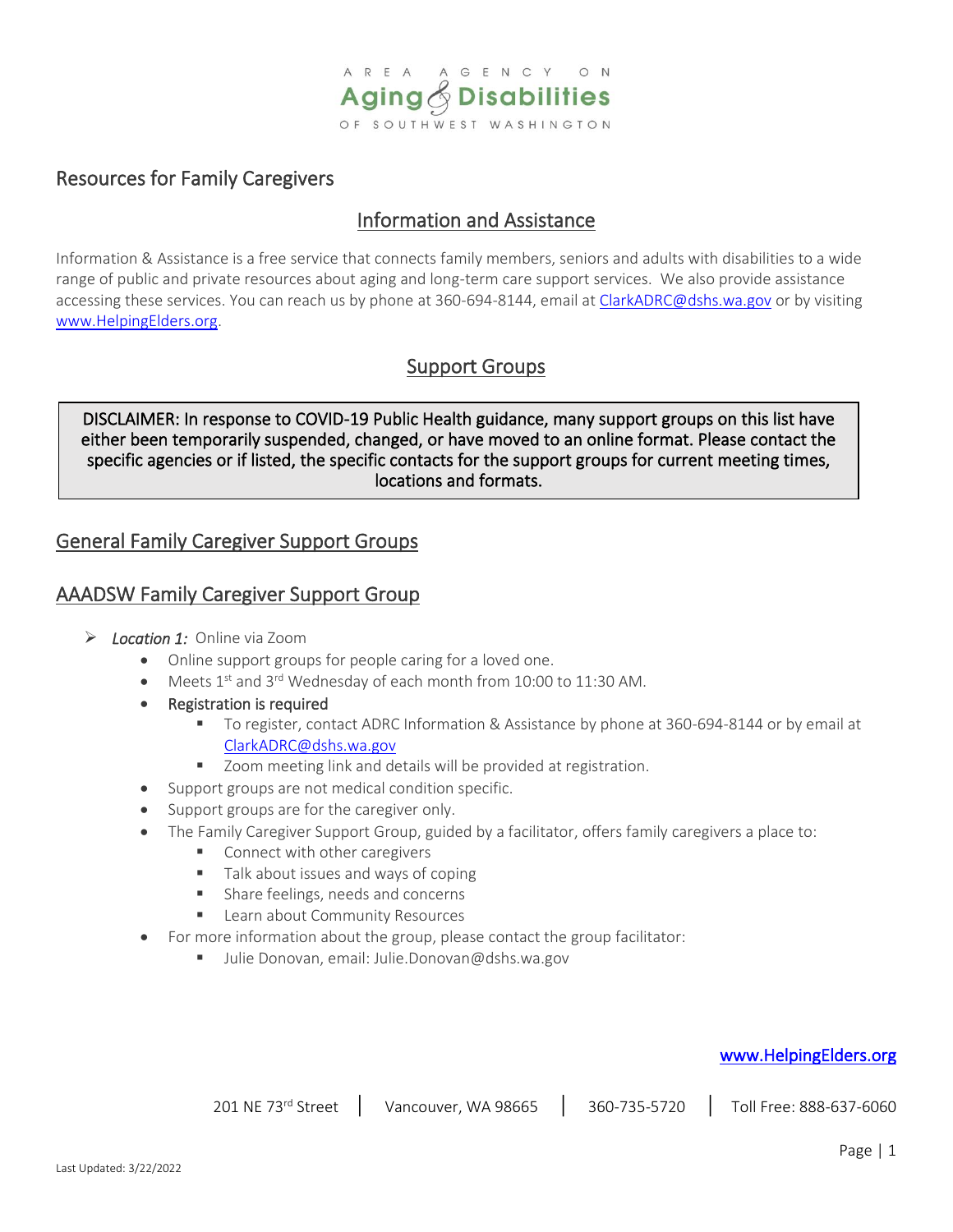# HOPE Dementia Support

[www.hopedementiasupport.org](http://www.hopedementiasupport.org/)

- Phone: 360-513-5754
- Email[: alwayshopeinfo@gmail.com](mailto:thereisalwayshopeinfo@gmail.com)
- Groups are free to attend
- Free respite care is available for some groups, contact group facilitator for more information.
- Please visit <https://hopedementiasupport.org/find-a-support-group/> to find support group facilitators, days, times, and locations. *Some groups are online and some are in person*, any questions, contact the facilitator of the group.

## Alzheimer's Association, Oregon and Southwest Washington Chapter

#### <https://www.alz.org/oregon>

- Toll free phone: 1-800-272-3900
- Email[: infoalzoregon@alz.org](mailto:infoalzoregon@alz.org)
- Support group schedules are assessed monthly. To find support group days, times and locations please go to[: https://www.alz.org/events/event\\_search](https://www.alz.org/events/event_search?etid=2&cid=148&_gl=1*1ttrp68*_ga*MTQ3NDczNTc4Mi4xNjMwNTMyMDE4*_ga_9JTEWVX24V*MTYzMDUzMjAxNy4xLjEuMTYzMDUzMjAzNi4w&_ga=2.150276534.1068155905.1630532018-1474735782.1630532018)
- Support groups are offered for caregivers, individuals living with Alzheimer's and others dealing with the disease. All support groups are facilitated by trained individuals.

### VA Portland Health Care System Caregiver Support Program

#### <https://www.portland.va.gov/services/caregiver/index.asp>

- For more information on the VA Portland Caregiver Program or to enroll please call: 503-273-5210
- VA Portland Caregiver Support Program is available to Family Caregivers of Veterans of all eras.

#### ➢ *Caregiver Support Line*

- 1-855-260-3274
- A toll free number for Caregivers, Veterans and/or Community Partners to call for supportive counseling, information, education and/or Caregiver Support Coordinators.

#### ➢ *Caregiver Support Program Support Group*

- Drop-in support group
- Provides education and emotional support to caregivers
- Contact VA Portland Caregiver Program for more information or to enroll
- Meets  $1^{st}$  and  $3^{rd}$  Monday of each month from  $1:00-3:00$  PM
- Location: VA Portland, 3710 SW US Veterans Hospital Road, Building 101, Room 207, Portland, OR 97239
- Phone: 800-767-1750 access code 19041#

#### ➢ *Gentle Yoga for Family Caregivers*

- Meets  $2^{nd}$  and  $4^{th}$  Monday of each month from  $1:00 2:15$  PM
- Location: VA Portland, 3710 SW US Veterans Hospital Road, Building 101, Room 201, Portland, OR 97239
- No cost
- Contact VA Portland Caregiver Program for more information and to enroll
- Gentle yoga classes to improve and sustain well-being for Caregivers of all skill levels. Classes focus on safe and gentle stretches to enhance over all mind/body balance.
- Caregivers may bring the Veteran they are caring for

| 201 NE 73rd Street | Vancouver, WA 98665 | 360-735-5720 | Toll Free: 888-637-6060 |
|--------------------|---------------------|--------------|-------------------------|
|--------------------|---------------------|--------------|-------------------------|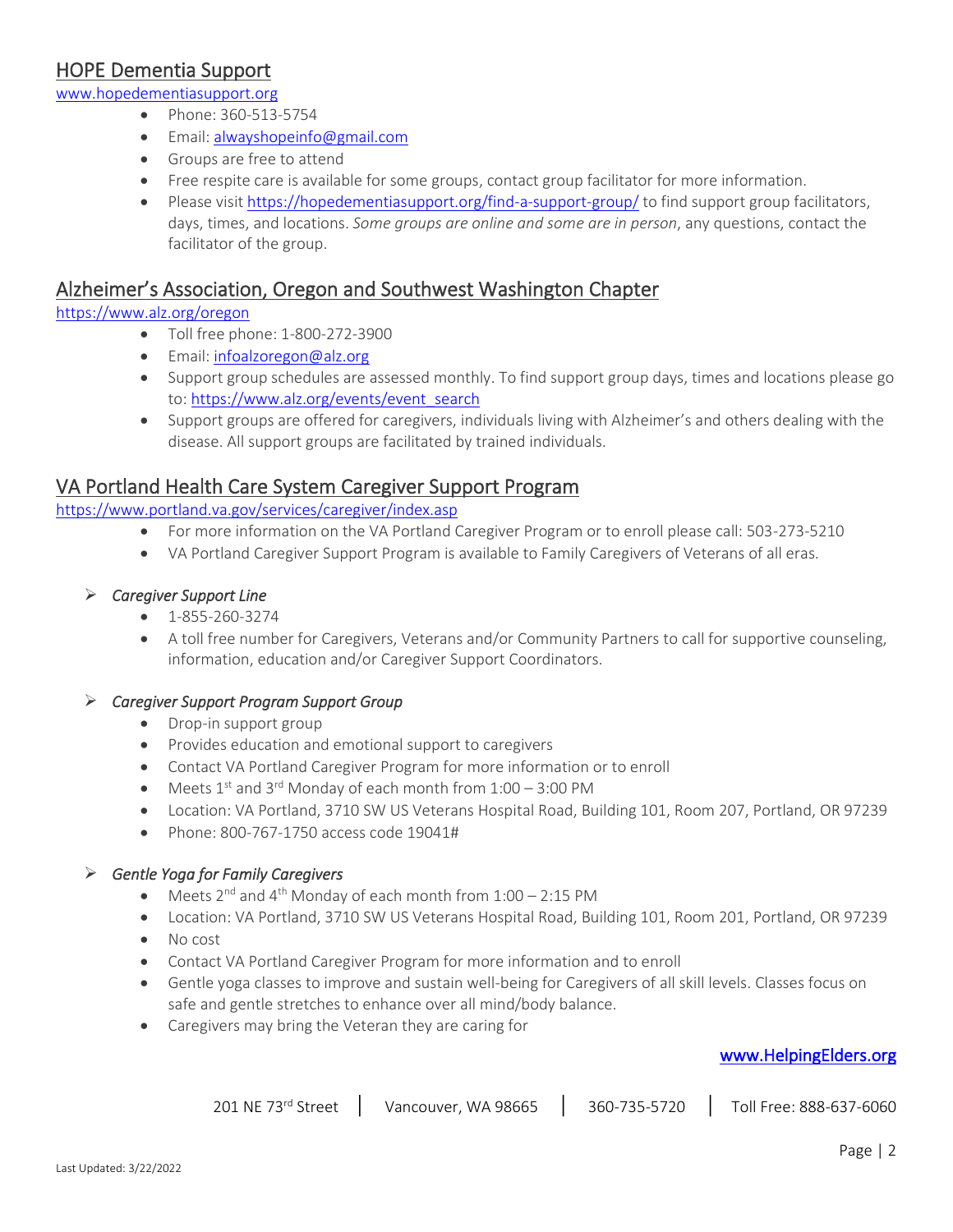#### ➢ *Wellness Café-Vancouver VA Campus*

- Meets  $1<sup>st</sup>$  Thursday of each month from  $10:00 11:00$  AM
- Location: VA Vancouver Campus, 1601 E 4<sup>th</sup> Plain Boulevard, Columbia Room, Building 11, Room 305, Vancouver WA
- Contact: Maria Loebach
- Phone: 503-729-0781
- Email[: Maria.Loebach@va.gov](mailto:Maria.Loebach@va.gov)
- Explore a variety of holistic self-care practices that support health and well-being. A self-care practice will be presented at each gathering. Education will be provided regarding the physical, mental and emotional benefits, with an opportunity to practice and experience each new skill.

#### ➢ *The Savvy Caregiver Program*

- A six session psycho-educational series designed especially for unpaid caregivers of loved ones with dementia. This program is offered for veterans and caregivers of veterans through the Portland VA Medical Center.
- For more information or to enroll, contact Kristi Ketchum at 503-220-8262 ext. 58594.

### National Alliance on Mental Illness (NAMI) Southwest Washington-Vancouver Office

<https://namiswwa.org/>

- Phone: 360-695-2823
- Address: 2500 Main Street, Suite # 120, Vancouver WA 98660 (Serving Clark, Cowlitz, Skamania and Wahkiakum counties)
- Email[: info@namiswwa.org](mailto:info@namiswwa.org)
- Due to frequent changes and the change to meeting online for support groups, please go to: <https://namiswwa.org/zoom/> to find support group days, times, and locations.

#### ALS Association-Oregon and SW Washington Chapter Support Group

- ➢ *Location:* St. Luke's Episcopal Church
	- Address: 426 E Fourth Plain Blvd., Vancouver WA 98663
	- Meets 2<sup>nd</sup> Wednesday of the month from 3:00pm-4:30pm
	- Support group is for those living with ALS as well as their family caregivers
	- Contact: Cassy Adams
	- Phone: 503-238-5559 ext.100

### Parkinson's Resources of Oregon (also covers SW Washington)

#### [www.parkinsonsresources.org](http://www.parkinsonsresources.org/)

- Phone: 503-594-0901 or toll free 1-800-426-6806
- See website for details on "Special Interest" support groups (Male Caregiver groups, Women's Care Partner groups, Lewy Body Dementia, Alternative Treatments, Young Onset, Newly Diagnosed, etc.) that may be available in Portland Oregon and surrounding areas.
- Due to frequent changes and the change to meeting online for support groups, please go to: <https://www.parkinsonsresources.org/programs/support-groups/> to find support groups, days, times, and locations.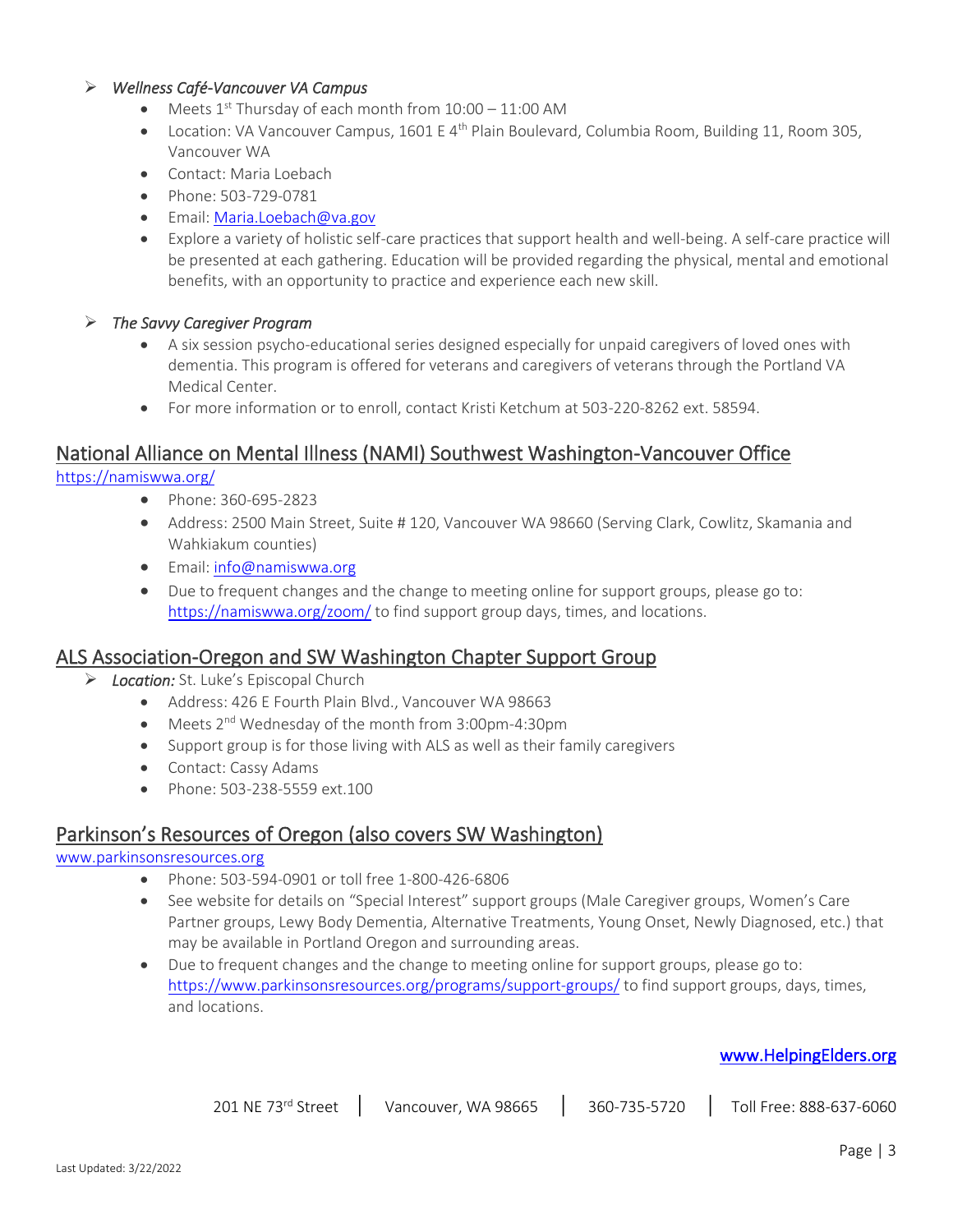## Northwest Parkinson's Foundation

[www.nwpf.org](http://www.nwpf.org/)

- Email[: info@nwpf.org](mailto:info@nwpf.org)
- Toll free phone: 1-877-980-7500
- Provides education, care, support, information and referral, conferences, wellness center, support of support groups-mission is to help people living with PD to live an optimal life while waiting for a cure.

## American Parkinson Disease Association – Washington Chapter

[www.apdaparkinson.org/community/northwest/](http://www.apdaparkinson.org/community/northwest/)

- Email[: apdanw@apdaparkinson.org](mailto:apdanw@apdaparkinson.org)
- Phone: 206-695-2905
- The American Parkinson Disease Association (APDA) works to improve the lives of people with Parkinson's disease and their families patient/caregiver support; education and positive lifestyle programs; awareness, social and fundraising events; and scientific research funding at all levels

### Brain Injury Alliance – Washington, Traumatic Brain Injury Support Group

- ➢ *Location:* Legacy Salmon Creek Hospital
	- Contact: Carla-Jo Whitson
	- Phone: 360-991-4928
	- Email[: carlajow@biawa.org](mailto:carlajow@biawa.org)
	- Address: 2211 NE 139<sup>th</sup> Street, Conference Room B on the 3<sup>rd</sup> floor, Vancouver WA
	- Description: Meets the 2<sup>nd</sup> and 4<sup>th</sup> Thursday of each month from 2:00 PM to 3:00 PM
	- No cost
	- Open to survivors, loved ones and caregivers
	- No pre-registration required, walk in's welcome.
	- $\bullet$  It is suggested you call prior to your 1<sup>st</sup> visit to confirm the group hasn't been cancelled or changed.

### Stroke/Brain Conditions Support Group

- ➢ *Support for survivors, family member, friends and caregivers*
	- For additional information contact Joanie Peckels at [strokeambassador@gmail.com](mailto:strokeambassador@gmail.com) or 360-907-4457.
- ➢ *Location 1:* PeaceHealth Southwest Medical Center, Health Education Center
	- Address: 600 NE 92<sup>nd</sup> Avenue, Vancouver, WA 98664
	- Phone: 360-514-3273
	- Schedules are sent out about once a week to give group members updates on activities that may be planned.
	- *Group 1:* Meets 1st Thursday of each month (except during July & December)
		- o 5:30 PM to 7:00 PM
	- **Group 2:** Meets 3<sup>rd</sup> Thursday of each month
		- o 2:00 PM to 3:00 PM
	- Lunch Gathering: meets on the Wednesday following the 1<sup>st</sup> Thursday of the month at 1:00 PM.
		- o Location: Benny's Rod & Pizza, 4219 SE St. John's Road, Vancouver WA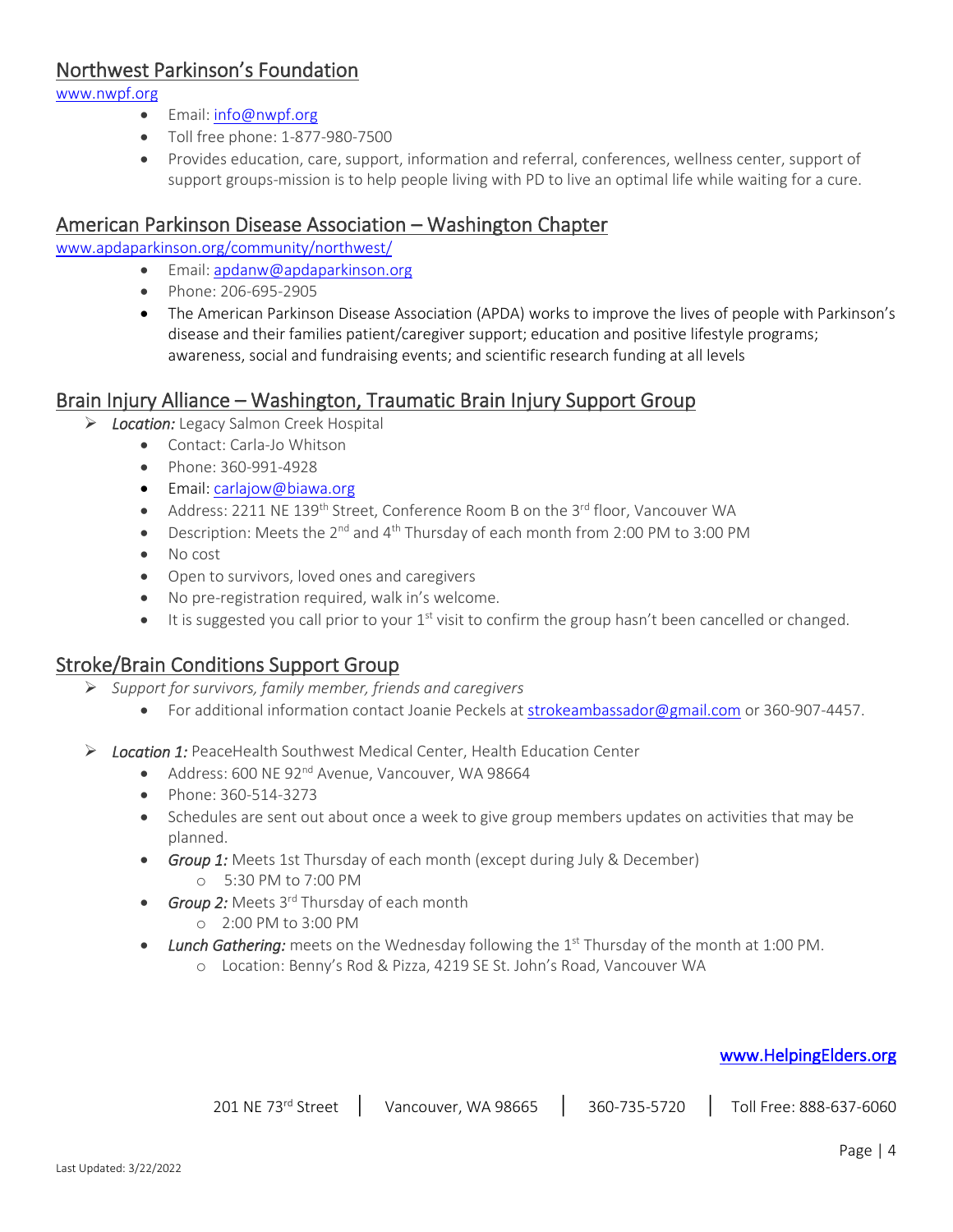- ➢ *Location 2:* Legacy Salmon Creek Medical Center, 6th Floor Classroom
	- Address: 2211 NE 139<sup>th</sup> Street, Vancouver, WA 98686.
	- Meets 4th Thursday of each month (except during November and December)
		- o 6:00 PM-7:30 PM
		- o August meeting is replaced by a large group picnic (see group coordinator for more details)
		- o December has a Christmas gathering (see group coordinator for more details)

## Breast Friends

#### <http://www.breastfriends.org/oregon-services/gno/>

- Phone: 503-598-8048
- Support for women and care partners affected by women's cancer*.*
- ➢ \*\*\*\*Note: the VANCOUVER support group has been temporarily suspended until further notice. There are several support groups available in Portland at this time. Please see Breast Friends website for the closest locations.

## Community Home Health & Hospice

- Phone: 360-703-0300 (Grief Support Services) \*Note: this is a long distance phone number\*
- Email[: GriefSupport@chhh.org](mailto:GriefSupport@chhh.org)
- *For all Community Home Health & Hospice adult or youth support groups and classes listed below:* Due to frequent changes and the change to meeting online for some support groups, please go to: <https://www.chhh.org/services/grief-support/> to find days, times and locations.
- Please contact Community Home Health & Hospice directly for additional information on how to register for classes or support groups.

### ❖ *Grief Support Groups (ADULT)*

- \*\*\*\*Pre-registration is REQUIRED\*\*\*\*
- Description: Find peer support in a caring environment for adults who are grieving the loss of a loved one.
- All sessions are free.
- Adults may drop in on a couple of sessions to see if a group is right for them.

## ❖ *Classes (ADULT)*

#### ➢ *Survivors of Suicide Loss:*

### o \*\*\*\*Pre-registration is REQUIRED\*\*\*\*

- o Eight (8) week classes which are scheduled throughout the year.
- o Attendance is imperative. Please plan to stay for full class.
- o Only one (1) member of a family may participate in each eight (8) week session.

### ➢ *Grief Recovery Method-Bereavement Class*:

- o \*\*\*\*Pre-registration is REQUIRED\*\*\*\*
- o Eight (8) week classes which are scheduled throughout the year.
- o Group size is limited to 8. Attendance is imperative for optimum benefit. Please plan to attend each of the 8 classes.
- o Description: This group will be facilitated by a trained Grief Recovery Specialist and utilizes written material and assignments to explore and process grief.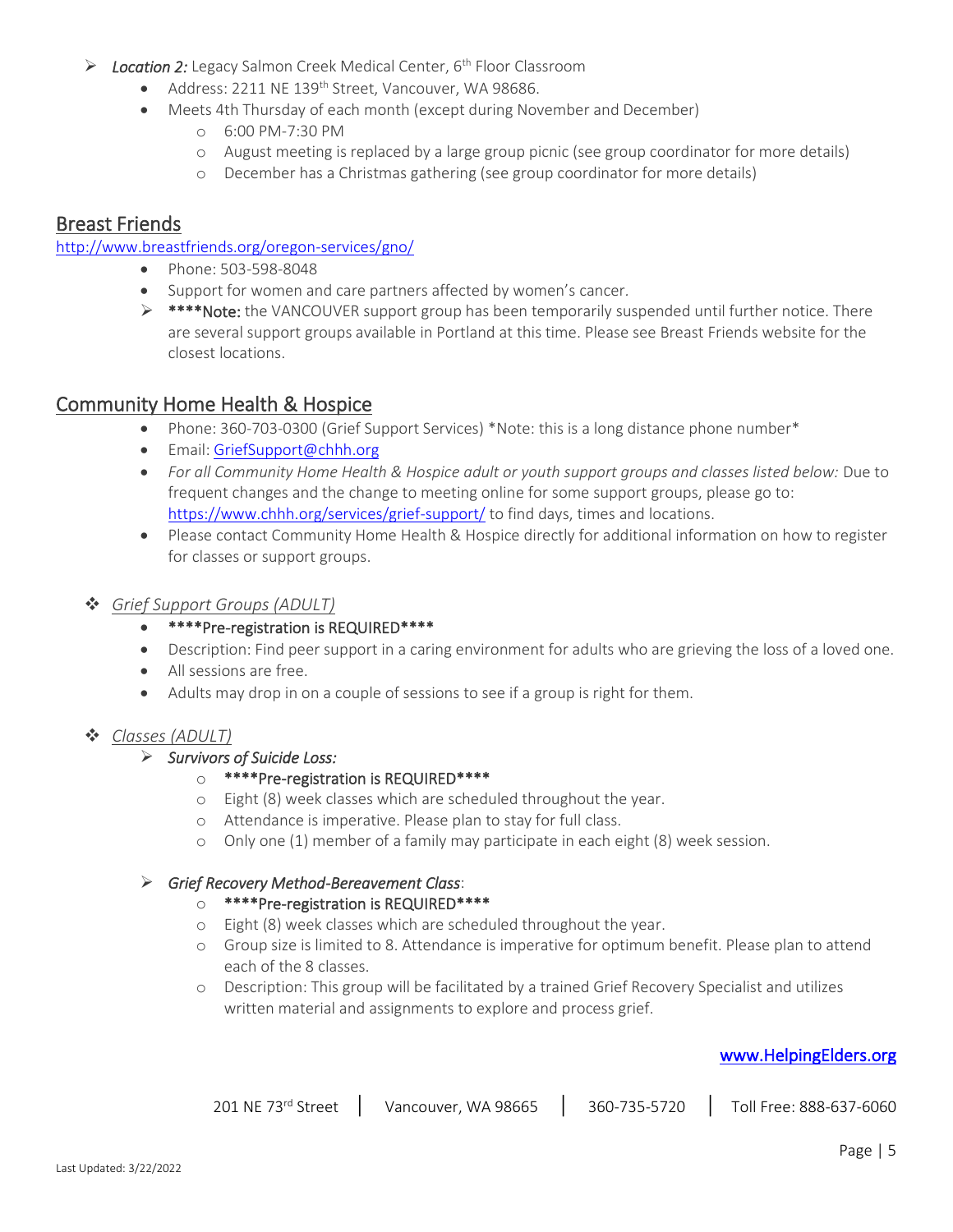#### ➢ *Walk Through Grief:*

- o \*\*\*\*Pre-registration is REQUIRED\*\*\*\*
- o Six (6) week classes which are scheduled throughout the year.
- o Recommended for people 3-6 months after the loss of a loved one.
- o Description: This educational group on grief will give attendees the vocabulary and an understanding of grief to make the support groups more impactful.

## Hospice Southwest - Hope Bereavement Services

[www.peacehealth.org/southwest/services/hospice/bereavement-services](http://www.peacehealth.org/southwest/services/hospice/bereavement-services)

- Phone: 360-696-5120
- Address: 5400 MacArthur Boulevard, Vancouver 98668

## [www.HelpingElders.org](http://www.helpingelders.org/)

201 NE 73<sup>rd</sup> Street | Vancouver, WA 98665 | 360-735-5720 | Toll Free: 888-637-6060